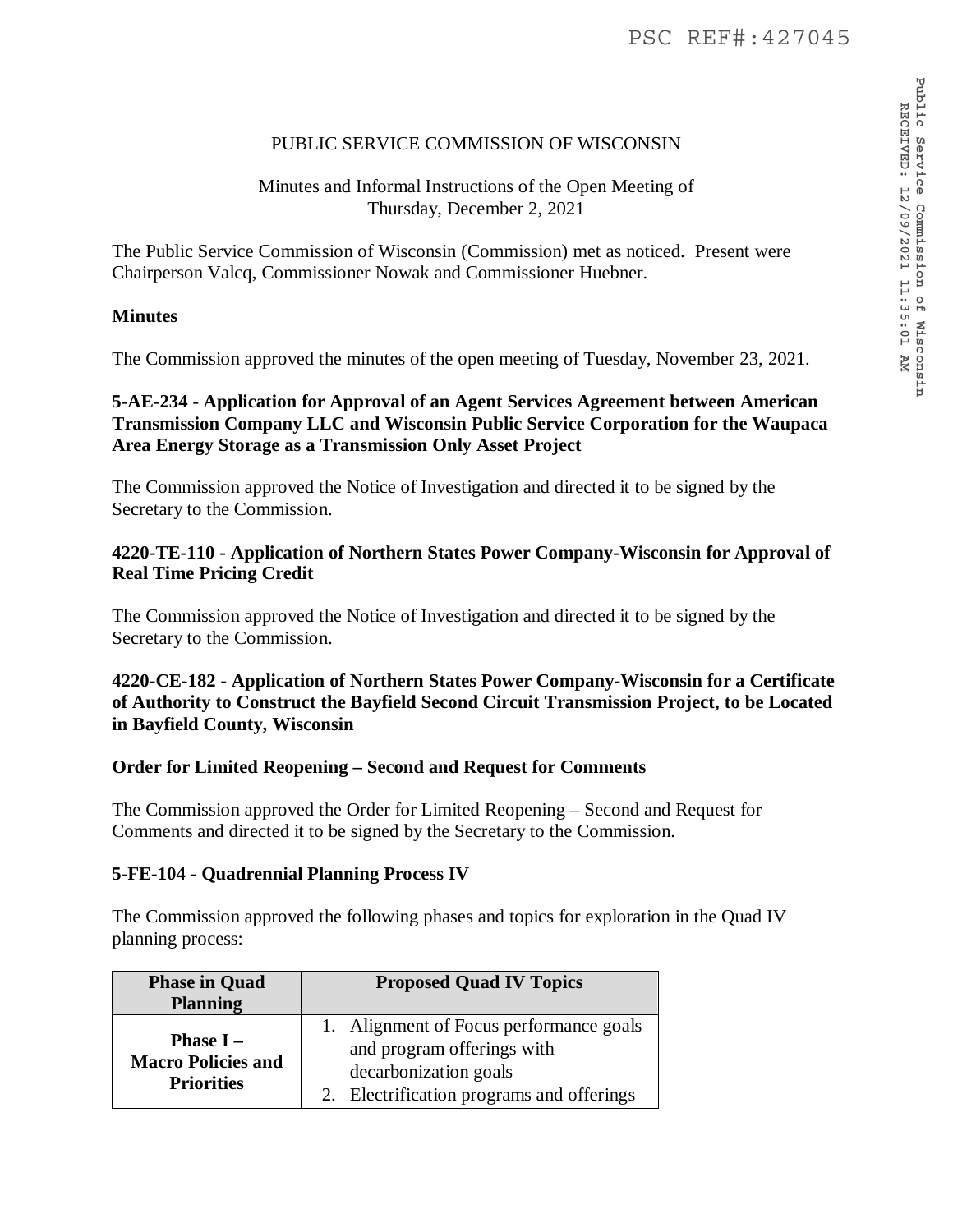Minutes and Informal Instructions of the Open Meeting of Thursday, December 2, 2021 Page 2

| <b>Proposed Quad IV Topics</b>                       |
|------------------------------------------------------|
|                                                      |
| Programs and offerings for low-income<br>3.          |
| customers                                            |
| Collaboration between Focus and<br>4.                |
| <b>Utility Demand Response Programs</b>              |
| 5.<br><b>Utility Voluntary Programs</b>              |
| How should overall energy goals be<br>1.             |
| stated and tracked?                                  |
| Emphasis between Energy and Demand<br>2.             |
| 3.<br>Emphasis between Business and                  |
| Residential                                          |
| Inclusion of Underserved Rural Areas<br>$4_{\cdot}$  |
| <b>Resource Acquisition and Market</b><br>5.         |
| Transformation                                       |
| Primary and Secondary Cost-<br>1.                    |
| <b>Effectiveness Tests</b>                           |
| Carbon Value<br>2.                                   |
| <b>Avoided Costs</b><br>3 <sub>1</sub>               |
| <b>Discount Rate</b><br>$4_{\cdot}$                  |
| <b>Avoided Transmission &amp; Distribution</b><br>5. |
| (T&D) Costs                                          |
| 1.<br><b>Energy Efficiency</b>                       |
| Renewables<br>2.                                     |
| 3.<br><b>Environmental and Economic</b>              |
| <b>Research and Development</b>                      |
| $\overline{4}$ .<br>Other                            |
| Does the Commission need to approve<br>1.            |
| pilots for behavioral programs?                      |
|                                                      |
|                                                      |
| Goals, Targets and Key Performance<br>Indicators     |
|                                                      |

Commission Nowak dissented.

The Commission directed the Division of Digital Access, Consumer and Environmental Affairs to draft an Order consistent with its discussion.